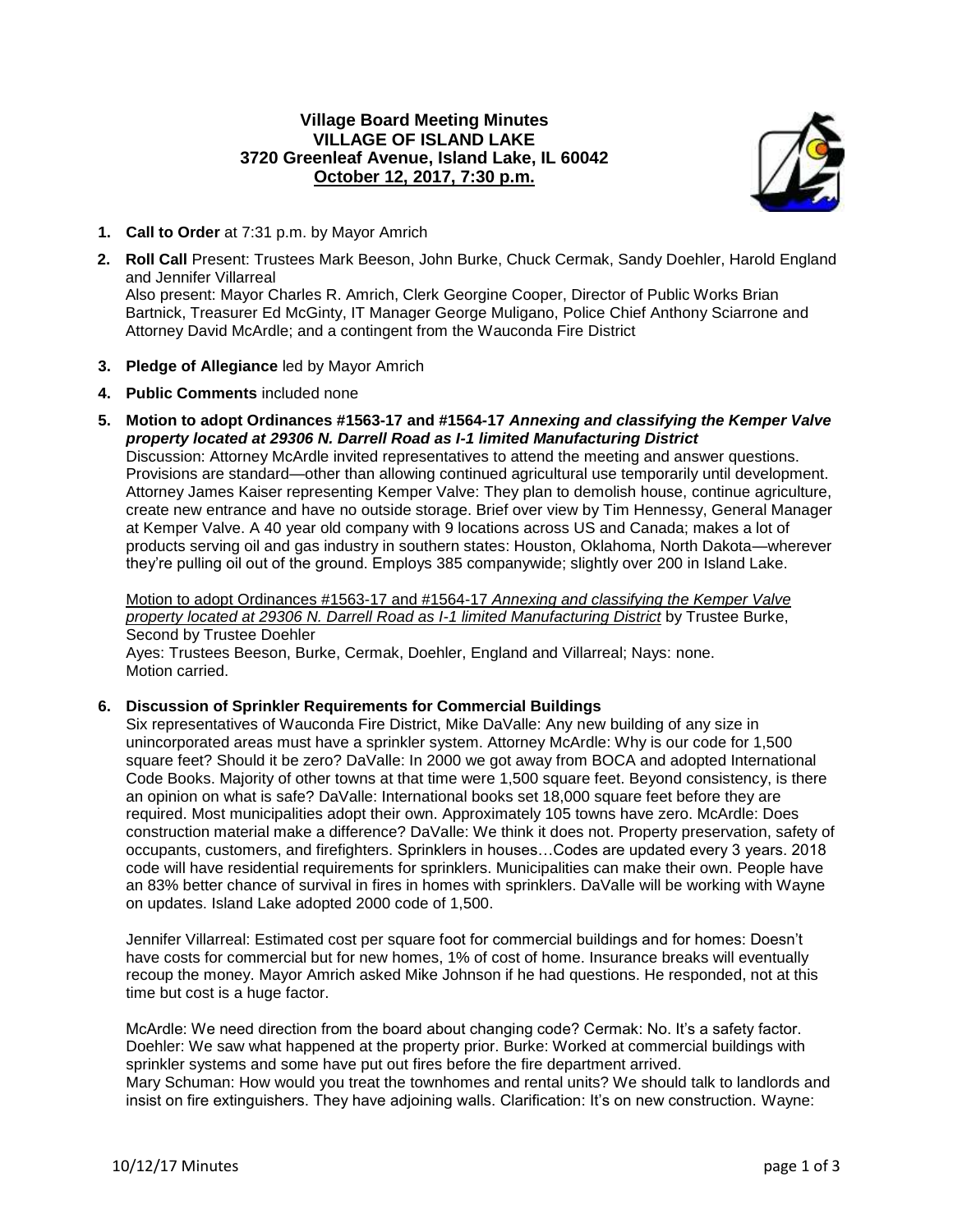We register rental units and are getting into them for inspections as they register. Fire separation is a key issue in townhomes. Systems would be for whole buildings—not individual units.

Wayne: Would not like to see this hold up occupancy. It is in the ordinance now, and is required now.

### **7. Motion to adopt Ordinance # 1565-17 authorizing a variance for Sean McDonald on Title 7 Chapter 7, Section 2B relating to truck weight**

Discussion: Trustee Beeson: Held a Police and Public Safety Committee meeting. Sean McDonald attended and said he needed it as a last resort. Must be parked in a specific manner, limited to that vehicle only; subject to legitimate complaints from residents on that street; Chief will do regular inspections for compliance. Unanimous by committee to allow variance and have Attorney McArdle

Motion to adopt Ordinance # 1565-17 authorizing a variance for Sean McDonald on Title 7, Chapter 7, Section 2B relating to truck weight by Trustee Beeson, Second by Trustee Doehler Ayes: Trustees Beeson, Burke, Cermak, Doehler, England and Villarreal; Nays: none Motion carried.

### **8. Committee and Department Reports**

- a. Public Works, Trustee England
- b. Lakes, Parks, Recreation, and Education, Trustee Doehler
- c. Economic Development and Grants, Trustee Cermak
- d. Building and Zoning, Trustee Burke
- e. Police, Public Safety, and Ordinances, Trustee Beeson
- f. Finance and Administration, Trustee Villarreal

### **9. Consent Agenda**

- **a. Approval payment of bills totaling: \$281,850.58**
- **b. Approval of minutes from 9/14/17 and 9/28/17 Village Board Meetings**

Motion to approve the Consent Agenda as stated above by Trustee England, Second by Trustee Burke Ayes: Trustees Beeson, Burke, Cermak, Doehler, England and Villarreal; Nays: none

### **10. Motion to adopt Ordinance #1566-17** *an Ordinance amending Title 1, Chapter 16, Annual Fee Ordinance, paragraph 1-16-3, Schedule of Fees, Fines, and Penalties, subpart referencing 3-4-3 relating to solicitation permits*

Discussion: Trustee Beeson: Glad to see that the penalty is waived for the first time; Commissioner Schnell: There was not a specific penalty in the code. If the person gets warning then comes back, the penalty will be in effect when they go to court. Chief Sciarrone: Would prefer to fine them the first time. Why are we fining the individuals—not the company? Trustee England: Should not be waived the first time if they don't get a legitimate permit. Attorney McArdle: Recommended sending it to a committee. Trustee Beeson: Let's solve this without committee. Remove waiving the penalty. 48 hours to apply for permit; DELETE at least and make it \$250.oo.

Motion to adopt Ordinance #1566-17 *an Ordinance amending Title 1, Chapter 16, Annual Fee Ordinance, paragraph 1-16-3, Schedule of Fees, Fines, and Penalties, subpart referencing 3-4-3 relating to solicitation permits* with deletion of "at least" and making the penalty \$250.00 by Trustee Beeson, Second by Trustee Burke Ayes: Trustees Beeson, Burke, Cermak, Doehler, England and Villarreal; Nays: none Motion carried.

#### **11. Motion to authorize Public Works Director to spend up to \$9,000.00 for labor to construct Public Works storage building**

Discussion: Trustee Burke: Is this in addition to the previous \$30,000+ for materials? Public Works Director Bartnick: I have enough to cover the \$9,000; we might need a hair over it. Trustee Burke: Was this a line item in the budget? Doehler: We approved \$30,000 in December but it was not in the May budget. Trustee England: We had money in it for a building—not this building. Line item 13300 Building